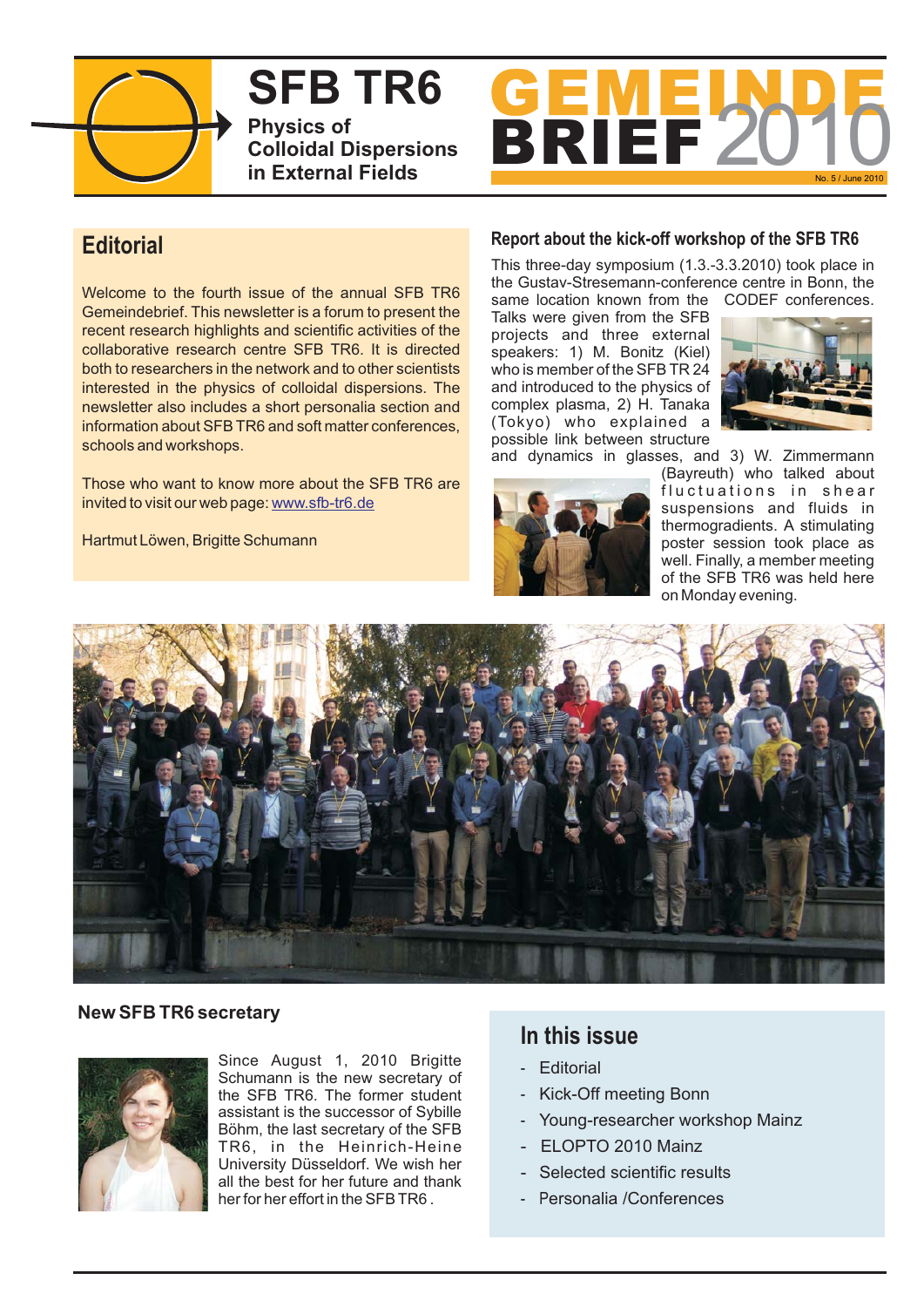

# **Scientists at work**



**Special workshop of young researchers of the SFB TR6**



Both the fifth and sixth workshop of young researchers of the SFB TR 6 were organized by Dr. Martin Oettel and held in Mainz (Schloss Waldthausen) in September 18-19, 2008 and in November 26-27, 2009. In the latter workshop there were also quite a number of young researchers from the SFB TR 24 "Fundamentals of Complex Plasmas" which further fertilized the cooperation between the SFB TR 6 and the SFB TR 24 based on the scientific link between charged colloids and complex plasmas.

# **ELOPTO 2010 (Mainz)**



The 12th International Symposium on Colloidal and Molecular Electrooptics (ELOPTO 2010) took place at Waldthausen castle near Mainz March 14-17, 2010. This conference was organized by Thomas Palberg (together with Matthias Ballauff and Dietmar Pörschke) and had about 70 participants from 17 countries. The SFB TR 6 sponsored this meeting and the principal investigators A. van Blaaderen, G.Auernhammer and G. Nägele were among the speakers.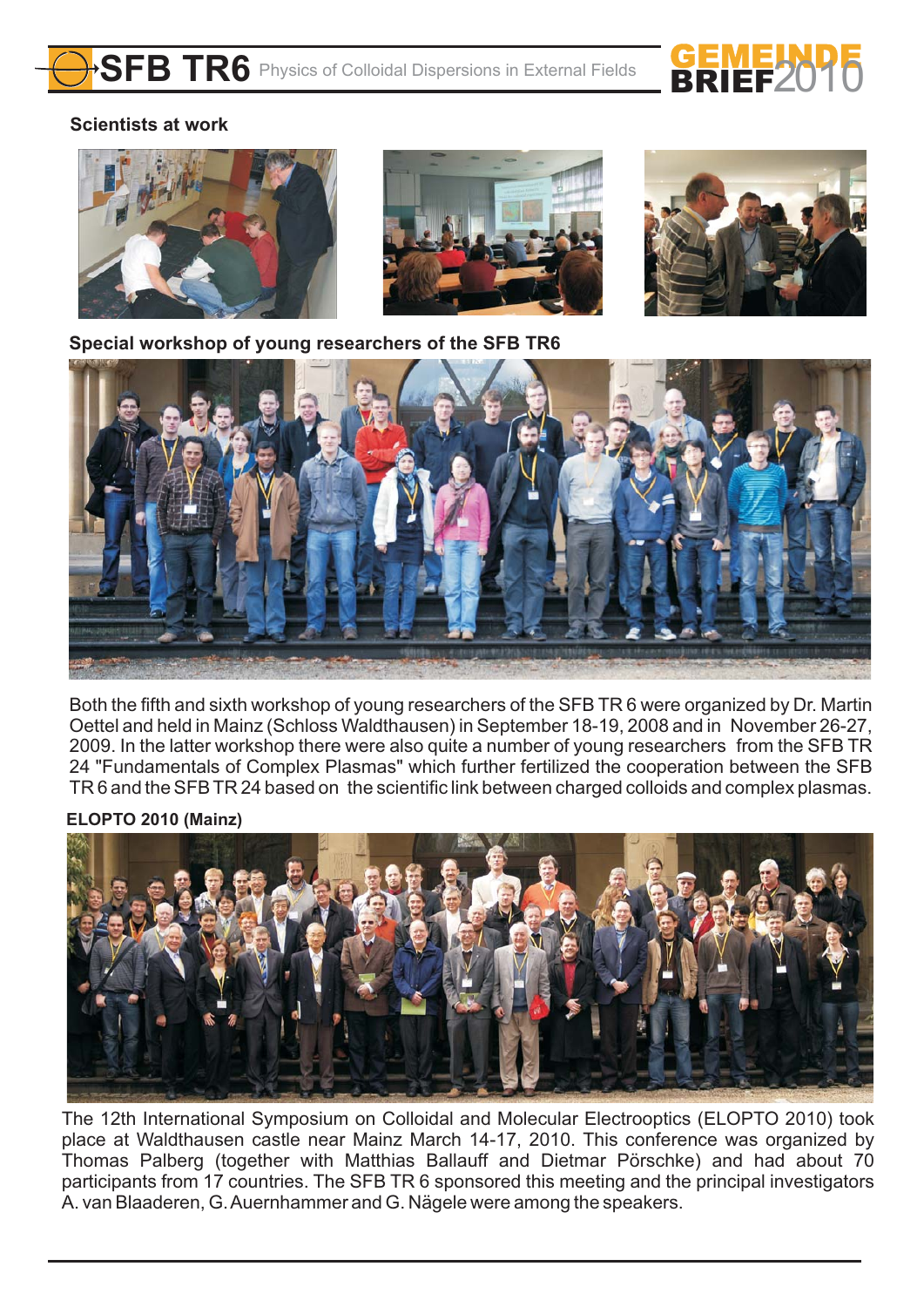

# **Selected scientific results**

**Experimental Realization of Biaxial Liquid Crystal Phases in Colloidal Dispersions of Boardlike Particles**

*E. van den Pol, A.V. Petukhov, D. M. E. Thies-Weesie, D.V. Byelov, and G. J. Vroege, Phys. Rev. Lett. 103, 258301 (2009)*



Biaxial nematic and biaxial smectic phases were found in a colloidal model system of goethite (α-FeOOH) particles with a simple boardlike shape and short-range repulsive interaction. The macroscopic domains were oriented by a magnetic field and their structure was revealed by small angle x-ray scattering. This

presented x-ray scattering pattern was selected for the journal cover.

### **Ultra-fast quenching of binary colloidal suspensions in an external magnetic field**

*L. Assoud, F. Ebert, P. Keim, R. Messina, G. Maret, H. Löwen, Phys. Rev. Letters 102, 238301 (2009)*

An ultrafast quench is applied to  $\blacksquare$ binary mixtures of superparamagnetic colloidal particles confined at a twodimensional water-air interface by a sudden increase of an external magnetic field. This quench realizes a virtually instantaneous cooling which is 20 pm impossible in molecular systems.



### **Glass rheology: From mode-coupling theory to a dynamical yield criterion**

*J.M. Brader, T. Voigtmann, M. Fuchs, R.G. Larson, and M.E. Cates Proc. Natl.Acad. Sci. (USA) 106, 15186 (2009)*



A schematic model for the constitutive rheology of glasses is presented. The resulting tensorial structure of the schematic model satisfies applicable invariance laws for the nonlinear flow of materials without inertia, such as colloidal suspensions. As a concrete example, we have calculated the full dynamic

yield stress manifold by addressing a family of steady flows that interpolate between planar and uniaxial elongation. The resulting yield surface is quite similar, but not identical, to the empirical form of von Mises that has been widely used to model static yield and plasiticity in solids. The theory thus gives a first-principles justification for this empirical law. More generally, our work offers promise for a better understanding of the physics of plasticity based on statistical mechanical principles applied to amorphous, isotropic solids.

**Multi-particle-collision dynamics simulations of sedimenting colloidal dispersions in confinement** *A. Wysocki, C. P. Royall, R. Winkler, G. Gompper, H. Tanaka, A. van Blaaderen, H. Löwen, Faraday Discussions, 144, 245-252 (2010)*



The sedimentation of an initially inhomogeneous distribution of hardsphere colloids confined in a slit is simulated using the multi-particle

collision dynamics scheme which takes into account hydrodynamic interactions mediated by the solvent. The simulation data are in good agreement with real-space microscopy experiments.

### **Precursor-mediated crystallization process in suspensions of hard spheres**

*T. Schilling, H. J. Schöpe, M. Oettel, G. Opletal, I. Snook, Phys. Rev. Lett. 2010 (in press)*

We report on a large scale computer simulation study of crystal nucleation in hard spheres. A combined analysis of real- and reciprocal-space data, shows that the system crystallizes by a two step process. This process is similar to what is observed in



colloid-polymer mixtures and protein solutions. However, in these systems it is usually attributed to the presence of a meta-stable critical point. Hard spheres do not have such a complex phase diagram. Nevertheless they show two-step crystallization.

### **Phase behavior of a de-ionized binary mixture of charged spheres in the presence of gravity**

*N.J. Lorenz, H.J. Schöpe,T. Palberg, J . Chem. Phys. 131, 134501 (2009)*



The bulk phase behaviour of a binary charged sphere mixture of size ratio 0.57 was observed to be eutectic with a large residual miscability in the solid state. The microstructure and crystal morphology was dominated by of facetted equilibrium crystals enriched in small sphere, overgrowing roundish, rough crystals enriched in large spheres.

### **Rounding of Phase Transitions in Cylindrical Pores**

*D. Wilms, A. Winkler, P. Viranau, K. Binder, Phys. Rev. Lett. 2010 (in press)*



Computer simulations of colloidpolymer mixtures

in cylindrical confinement show the existence of two distinct rounded transitions, if the cylinder lenght L exeeds by far its diameter: the transition from multi-domain to a single domain state explains the hitherto mysterious "hysterisis critical point".